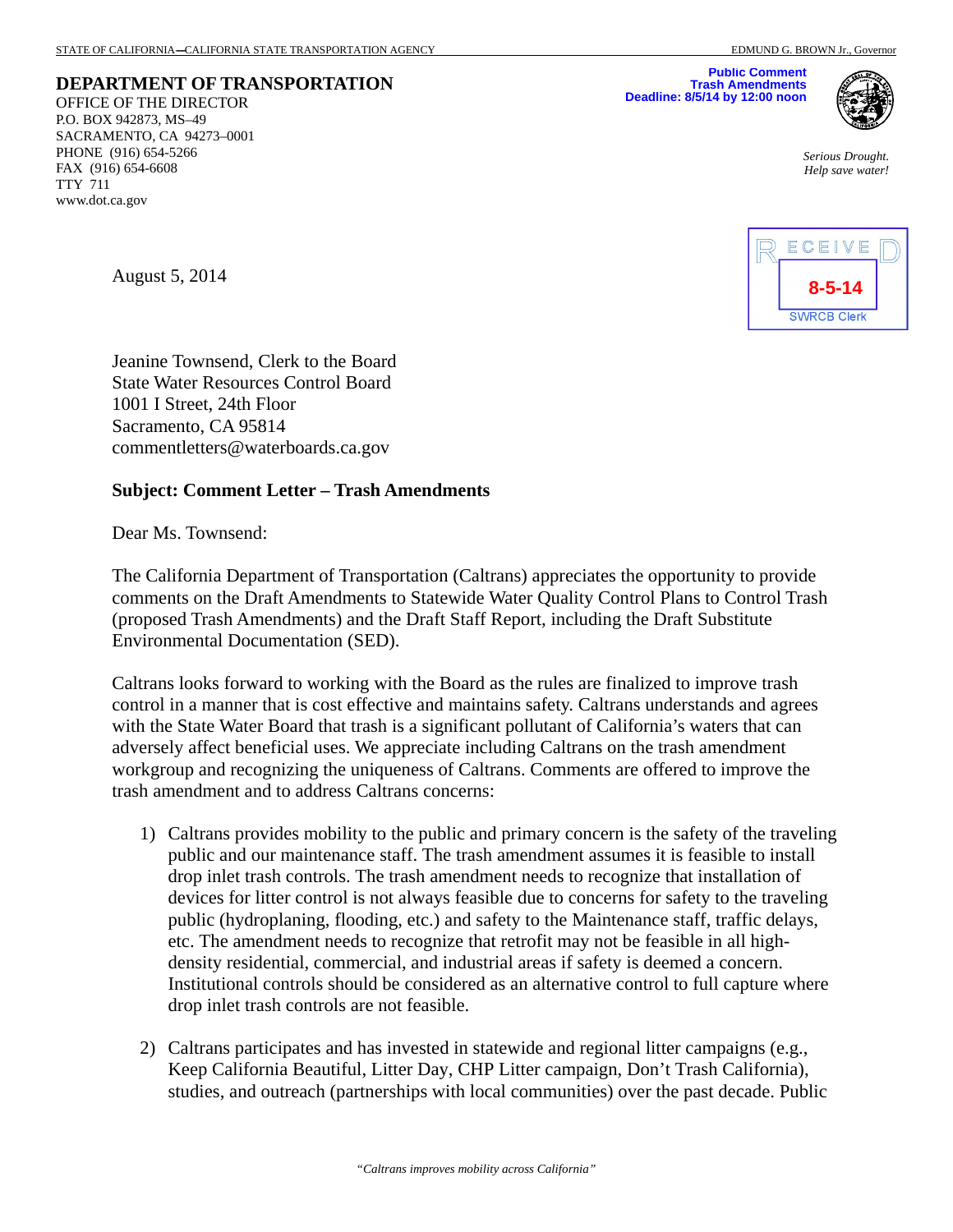education (if proven effective for trash reduction) should considered as an alternative measure to full capture where drop inlet trash controls are not feasible.

- 3) This amendment will require resources beyond current retrofit requirements incorporated in the Caltrans MS4 Permit (e.g., ASBS, TMDLs, Region-specific requirements). Meeting the 10-year compliance schedule may not be feasible with current fiscal constraints. Caltrans requests that the statewide trash amendment timeline be consistent with the 20-year compliance schedule required for meeting TMDL compliance requirements in the recently amended Caltrans Permit (May 2014 incorporation of TMDL requirements). Aligning all retrofit commitments and maintenance needs would be more cost-effective and an efficient approach to address all trash requirements statewide. The State Water Board should consider a prioritization of the high priority areas through investigation. Not all on- and off-ramps, rest areas, roadway segments within industrial/commercial areas may warrant retrofits for full trash capture devices.
- 4) Resource allocations for Caltrans are subject to change and Caltrans requests to include language not penalizing the agency if budget constraints prevent from meeting 10-year deadline. Language similar to the Caltrans MS4 permit should be added, "The Department may request an extension of time for compliance based on lack of funding. The request for an extension shall require a demonstration and documentation of a good faith effort to acquire funding through the Department's budgetary process, and a demonstration that funding was unavailable or inadequate." This would allow the Department to collaborate with the State Board for alternative measures or timelines if costs exceed original estimate.

Detailed comments are provided in the attachment. If you have any questions, please contact me directly at (916) 653-4446.

Sincerely,

G. SCOTT McGOWEN, P.E. Chief Environmental Engineer

cc: Katrina Pierce, Division Chief, Environmental Analysis, Caltrans Tom Howard, SWRCB Executive Director Jonathan Bishop, SWRCB Chief Deputy Director

Attachment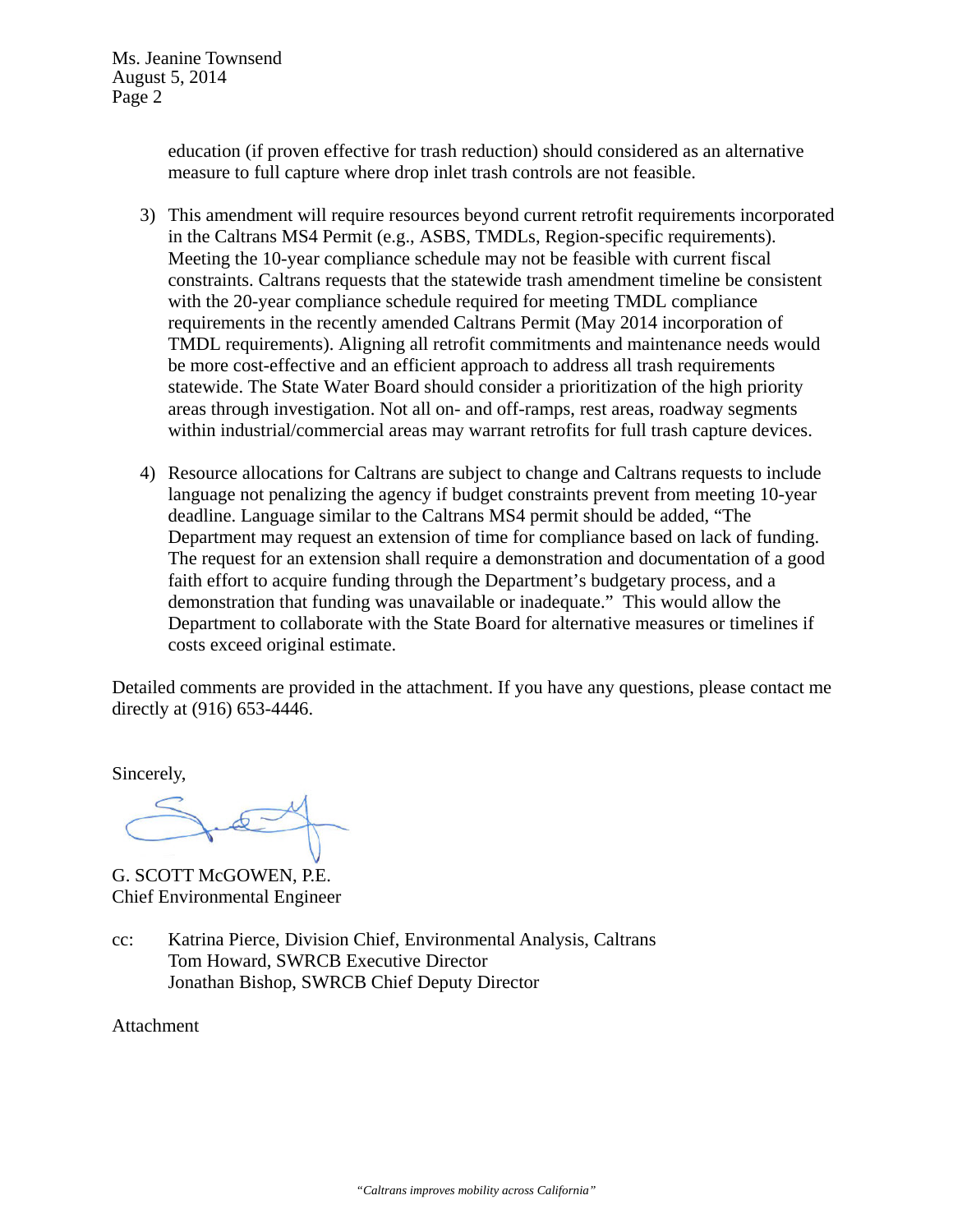# **ATTACHMENT**

Caltrans comments on Draft Staff Report for Proposed Trash Amendments – June 2014.

**1. Page 11, Table 1.** *"Implement a plan with a combination of full capture systems, other treatment controls, institutional controls, and/or multi-benefit projects with same performance results of Track 1 with the MS4 jurisdiction/significant trash generating areas/facility/site."*

*Comment:* Caltrans is concerned with the implementation of full capture devices as recommended by the State Water Board staff. Our major concern is that these devices may not be compatible with the structural controls required for subsequent TMDL compliance identified within Attachment IV of the Caltrans NPDES Permit (Order 2012-0011-DWQ). We are also concerned about the implementation schedule.

*Recommendation*: Full capture devices should not be limited to those listed in the trash amendment. If treatment controls are feasible, Caltrans will implement devices that will address TMDLs and trash compliance (e.g., Media Filters, Infiltration basins, Detention devices, and other devices that may capture trash and treat for other pollutants). This amendment will require resources beyond current retrofit requirements identified within Caltrans NPDES Permit (Order 2012-0011-DWQ). Therefore, Caltrans recommends that the State Water Board revisit the compliance schedule and extend the proposed 10-year compliance deadline to be consistent with the 20-year TMDL compliance milestone. This would enable Caltrans to apply public funds more efficiently, installing devices that would be effective in treating multiple pollutants causing impairment to the water body.

**2. Page 11, Table 1.** *"Develop and implement set of monitoring objectives that demonstrate mandated performance results, effectiveness of the selected combination of treatment and institutional controls, and compliance with the equivalency to Track 1"*

*Comment*: Caltrans has established goals and metrics for demonstrating progress in meeting TMDL requirements in Attachment IV of our Permit. One purpose of Attachment IV was to standardize how Caltrans complies with NPDES requirements statewide, including standardizing monitoring and reporting requirements.

*Recommendation*: Caltrans recommends that the amendment include a provision to allow Caltrans to report progress toward meeting the requirements of the amendment consistent with Attachment IV of our Permit.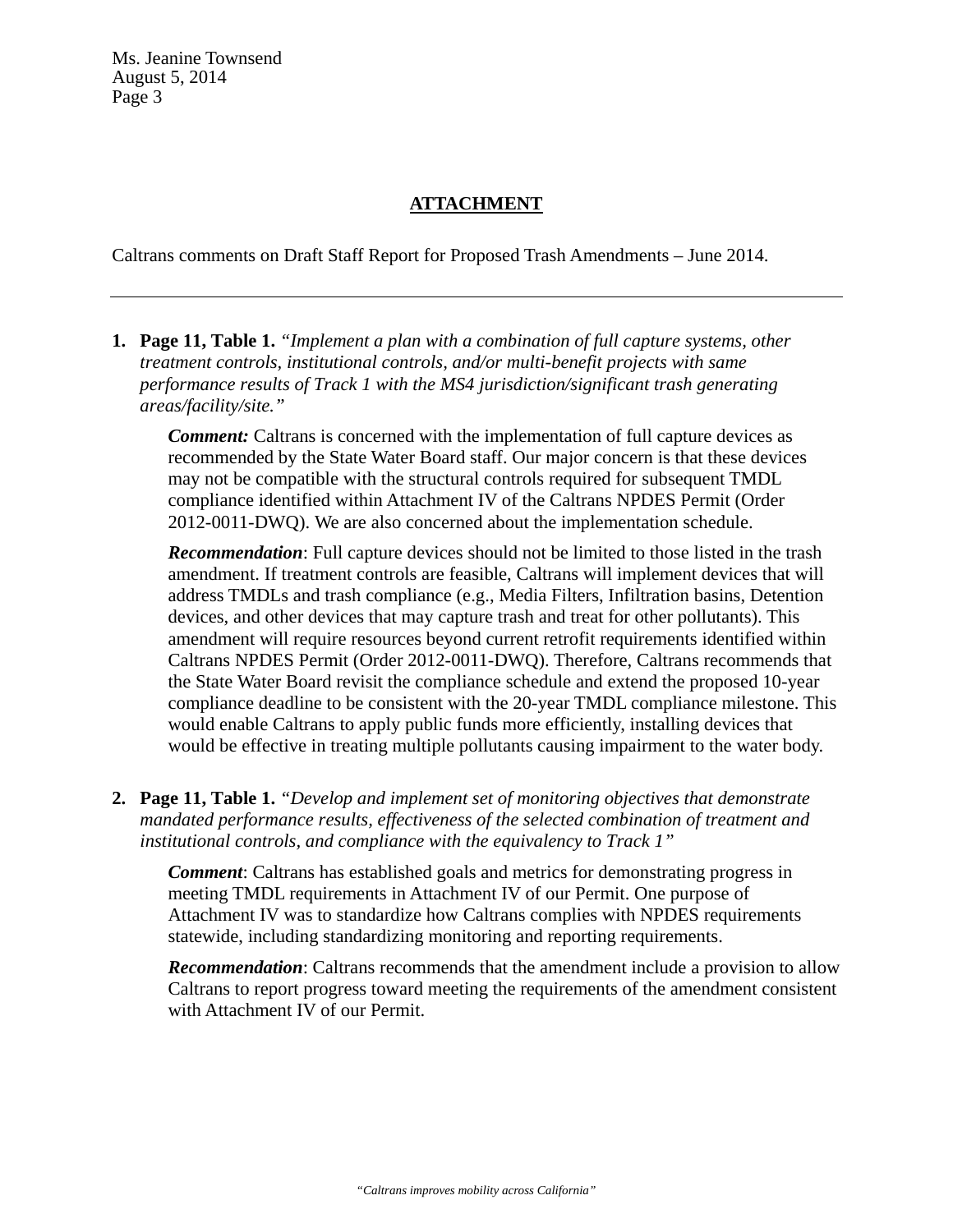### **3. Page 11, Table 1.** *"Overview of Proposed Compliance Tracks for NPDES Stormwater Permits"*

*Comment*: There is a need to allow public education and other non-structural controls, and not focus solely on structural full capture devices. Over the past decade, Caltrans has invested in litter campaigns, such as "Keep California Beautiful," "Litter Day," the "California Highway Patrol Litter Campaign," "Don't Trash California," and many other studies and outreach programs, including partnerships with local communities. In addition, Caltrans implements adopt-a-highway and other trash reduction programs that have a significant impact on reducing trash in the state.

*Recommendation*: Caltrans recommends that the State Water Board incorporate such language within Track 2 compliance to allow Caltrans to continue its non-structural trash reduction programs statewide (including public education, Adopt-A-Highway, institutional controls, and other trash reduction practices) instead of solely requiring retrofit with full capture devices.

**4. Page 14, Section 2.4.1.** *"Significant trash generating areas may include areas such as: (1) highway on- and off- ramps in high-density residential, commercial, mixed urban, and industrial land uses; (2) rest areas and park-and-rides; and (3) state highways in commercial and industrial land uses."*

*Comment*: Caltrans is concerned that the majority of the high trash generating areas identified within the trash amendment have already been incorporated within Attachment IV (TMDL) watersheds. Caltrans is concerned that the amendment includes another layer of prioritization that will not be consistent with Attachment IV of our Permit and may not result in environmental benefit.

*Recommendation*: Caltrans recommends that the State Board place a provision in the trash amendment that allows Caltrans to implement trash control practices within high priority TMDL areas as described and to be consistent with Attachment IV of our NPDES Permit.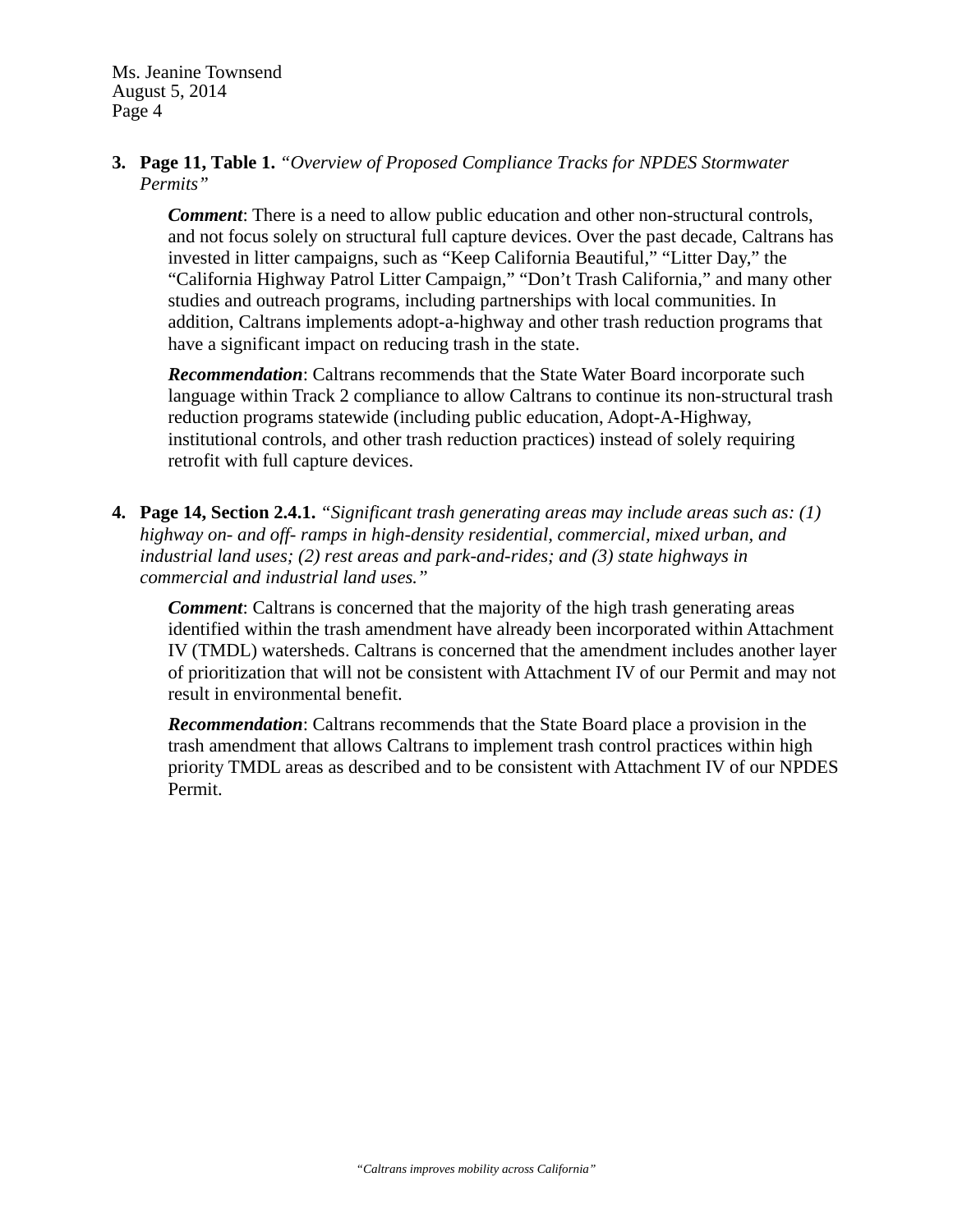**5. Page 17, Section 2.8** *"At present, the Los Angeles Water Board oversees a full capture system certification process. For statewide consistency, the State Water Board would take responsibility for the certification process for full capture systems, but those full capture systems previously certified by the Los Angeles Water Board would remain certified for use by permittees as a compliance method … The process for the certification would follow a similar process established by the Los Angeles Water Board … with certification approvals directed to the State Water Board."*

*Comment*: Caltrans has concerns with how the State Water Board intends to manage the certification of full capture systems. There are several types of BMP devices capable of removing trash; therefore, the State Water Board should expand its list of approved full capture devices. Caltrans is also concerned with the emphasis of vortex separators, as this is not consistent with concerns of standing water and vector concerns.

*Recommendation*: Caltrans requests that the State Water Board revise the language to state that any type of BMP capable of removing trash as required by the stated criteria in the Trash Amendments will serve as an acceptable full capture device. Caltrans also requests that the State Water Board provide a revised, expanded list of approved full capture devices including the addition of media filters, infiltration devices, detention devices, and other devices proven effective for trash capture.

**6. Page 72, Section 4.5.** *"For MS4 Phase I and Phase II permittees high trash generating land use areas or what the proposed Trash Amendments refer to as "priority land uses" would include: high density residential, commercial, industrial, mixed urban, and public transportation areas."* 

*Comment*: Caltrans is concerned with the use of the term "public transportation areas" throughout the Trash Amendments. Public transportation areas could refer to the Caltrans roadways statewide, in addition to priority land uses.

**Recommendation**: Caltrans requests that the State Water Board revise this statement to clarify the meaning of "public transportation areas" in relation to "priority land uses."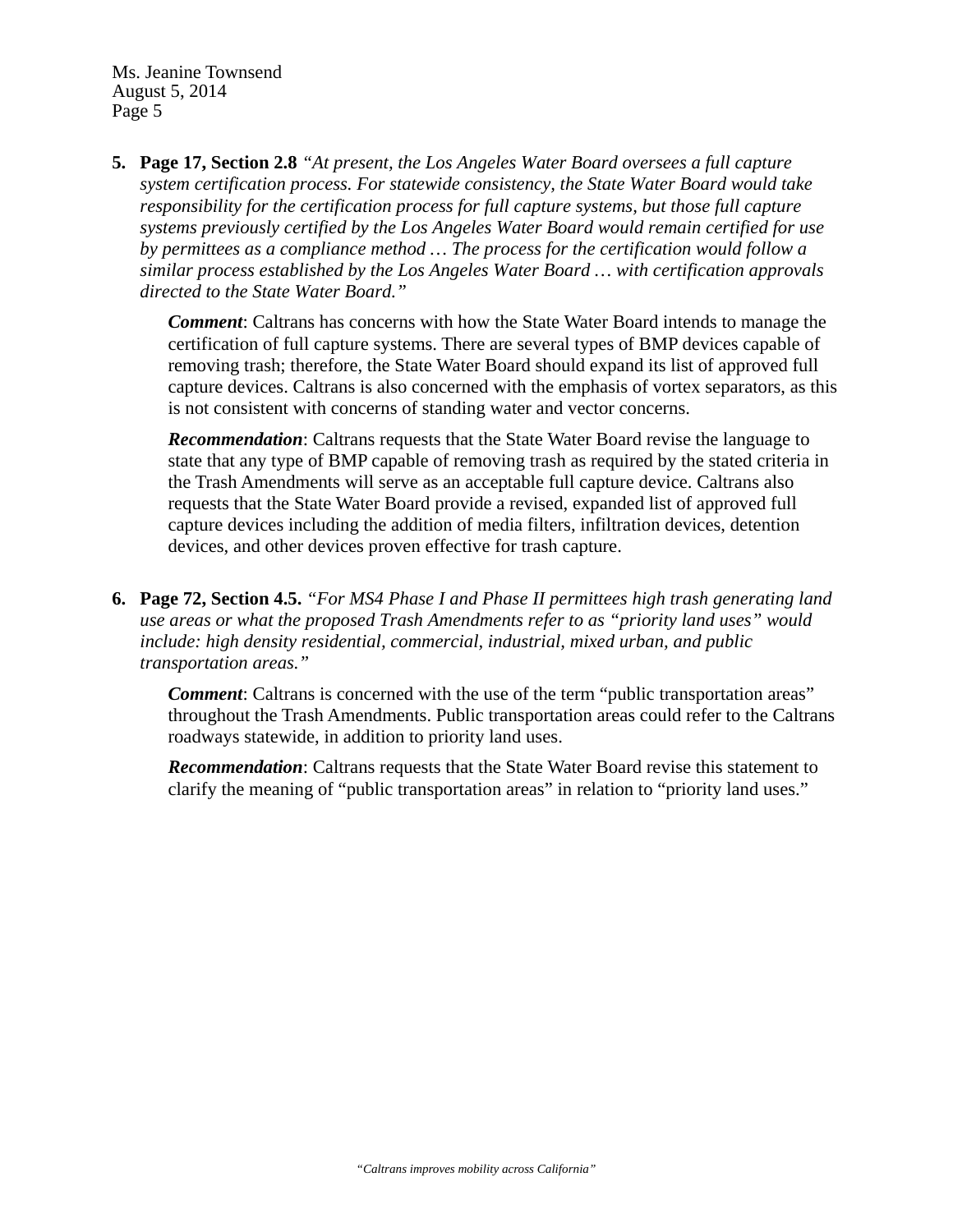# **7. Page 85, Section 5.1.2.** *"Treatment controls likely to be used for compliance with the proposed Trash Amendments may include installation of catch basins or inserts within existing catch basins."*

*Comment*: Caltrans provides mobility in a safe manner to the traveling public. What can be installed for litter control is not always feasible (e.g., inlet screens, etc.) due to concerns for safety to the traveling public (including hydroplaning, flooding, etc.) and safety to the Maintenance staff, traffic delays, etc.

*Recommendation*: Caltrans requests that the State Water Board recognize that structural BMP retrofits may not be feasible in all areas, such as on freeways through high-density residential, commercial, and industrial areas due to potential safety concerns. The amendment should incorporate flexibility to address potential safety concerns and alternative trash controls, such as those identified within comment 3 above, should be recognized as a substitute to full capture retrofit.

# **8. Page C-19, Section Table 8. Existing Trash Control Expenditures in Perspective.**

*"Statistic: Caltrans Division of Maintenance; Budget/Value: \$12.7 billion; Annual Expenditures on Trash Control: \$52 million; Conclusion: Caltrans spends 0.41% of their annual budget on litter removal (approximately \$1,040 per lane-mile)."*

*Comment*: This statement does not take into consideration that Caltrans has invested in capital resources for installation of trash control devices to address the trash TMDL compliance in the Los Angeles Region. Addressing the trash amendment will cost Caltrans significantly more than \$1,040 per lane-mile when considering the whole life costs of trash control expenditures.

*Recommendation*: Delete either the inaccurate statement or add a caveat that Caltrans has invested a significant amount of resources on litter removal and the whole life costs of litter removal as experienced in the Los Angeles Region has been much more than \$1,040 per lane-mile.